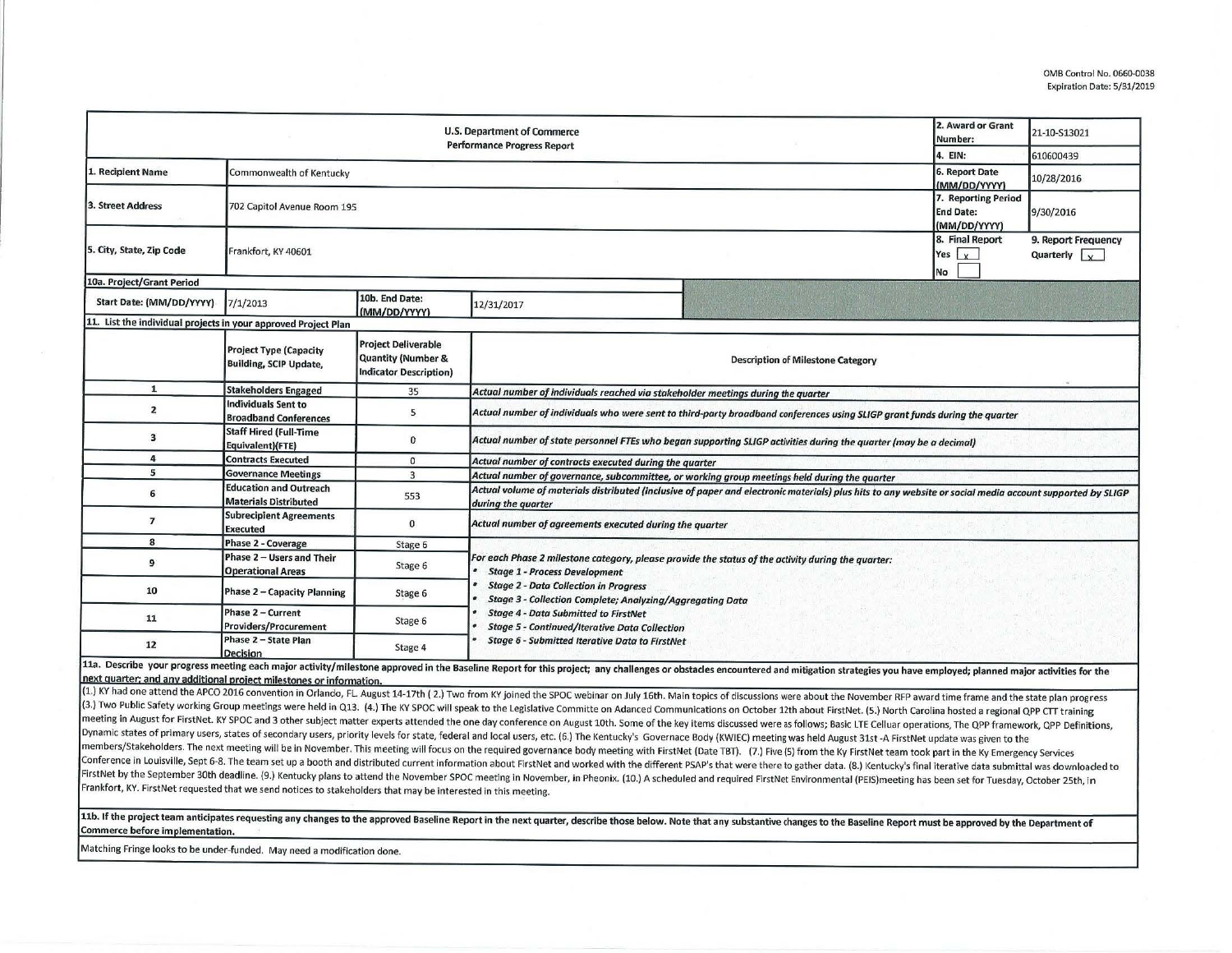**llc. Provide any other information that would be useful to NTIA as it assesses this project's progress.** 

KY continues to update our website with local and national FirsNet information. The KyFirstNet team is palnning to participate in several upcoming state conferences to continue outreach to specific groups.

**lld. Describe any success stories or best practices you have Identified. Please** be as specific **as possible.** 

Ky will use state first responder conferences to continue outreach, i.e., Emergency Services Conference, Ky Sherrif's association, local fire and rescue venues, etc.

**12. Personnel** 

12a. If the project is not fully staffed, describe how any lack of staffing may impact the project's time line and when the project will be fully staffed.

Two new Contractor's have been requested to be hired starting in Q14 or 15. These Contractors will be used for rural and grass root outreach.

| <b>Job Title</b>                                                                                                                      | FTE%                       |  | 12b. Staffing Table - Please include all staff that have contributed time to the project. Please do not remove individuals from this table.<br>Project (s) Assigned |                      |                                             |                   |                 |                                                |                                          |
|---------------------------------------------------------------------------------------------------------------------------------------|----------------------------|--|---------------------------------------------------------------------------------------------------------------------------------------------------------------------|----------------------|---------------------------------------------|-------------------|-----------------|------------------------------------------------|------------------------------------------|
| <b>SWIC</b>                                                                                                                           | 75%                        |  | Provide Oversight of SLIGP Project                                                                                                                                  |                      |                                             |                   |                 |                                                |                                          |
| <b>Staff Member</b>                                                                                                                   | 100%                       |  | Provide Administrative Support                                                                                                                                      |                      |                                             |                   |                 |                                                |                                          |
| <b>Staff Member</b>                                                                                                                   | 100%                       |  | Provide Project Support                                                                                                                                             |                      |                                             |                   |                 |                                                |                                          |
|                                                                                                                                       |                            |  |                                                                                                                                                                     |                      |                                             |                   |                 |                                                |                                          |
| 13. Subcontracts (Vendors and/or Subrecipients)                                                                                       |                            |  |                                                                                                                                                                     |                      |                                             |                   |                 |                                                |                                          |
| 13a. Subcontracts Table - Include all subcontractors. The totals from this table must equal the "Subcontracts Total" in Question 14f. |                            |  |                                                                                                                                                                     |                      |                                             |                   |                 |                                                |                                          |
| Name                                                                                                                                  | <b>Subcontract Purpose</b> |  | Type<br>(Vendor/Subrec.)                                                                                                                                            | RFP/RFQ Issued (Y/N) | <b>Contract</b><br><b>Executed</b><br>(Y/N) | <b>Start Date</b> | <b>End Date</b> | <b>Total Federal Funds</b><br><b>Allocated</b> | <b>Total Matching Funds</b><br>Allocated |
| Micheal Baker & Associates                                                                                                            | <b>Website Development</b> |  | Vendor                                                                                                                                                              | N                    | $\overline{ }$                              | 2/20/2014         | 6/30/2017       | \$225,000.00                                   |                                          |
| Micheal Baker & Associates                                                                                                            | Data Collection            |  | Vendor                                                                                                                                                              | N                    |                                             | 2/20/2014         | 6/30/2017       | \$500,000.00                                   |                                          |
| Micheal Baker & Associates                                                                                                            | Outreach & Education       |  | Vendor                                                                                                                                                              | N                    |                                             | 2/20/2014         | 6/30/2017       | \$543,750.00                                   |                                          |
|                                                                                                                                       |                            |  |                                                                                                                                                                     |                      |                                             |                   |                 |                                                |                                          |